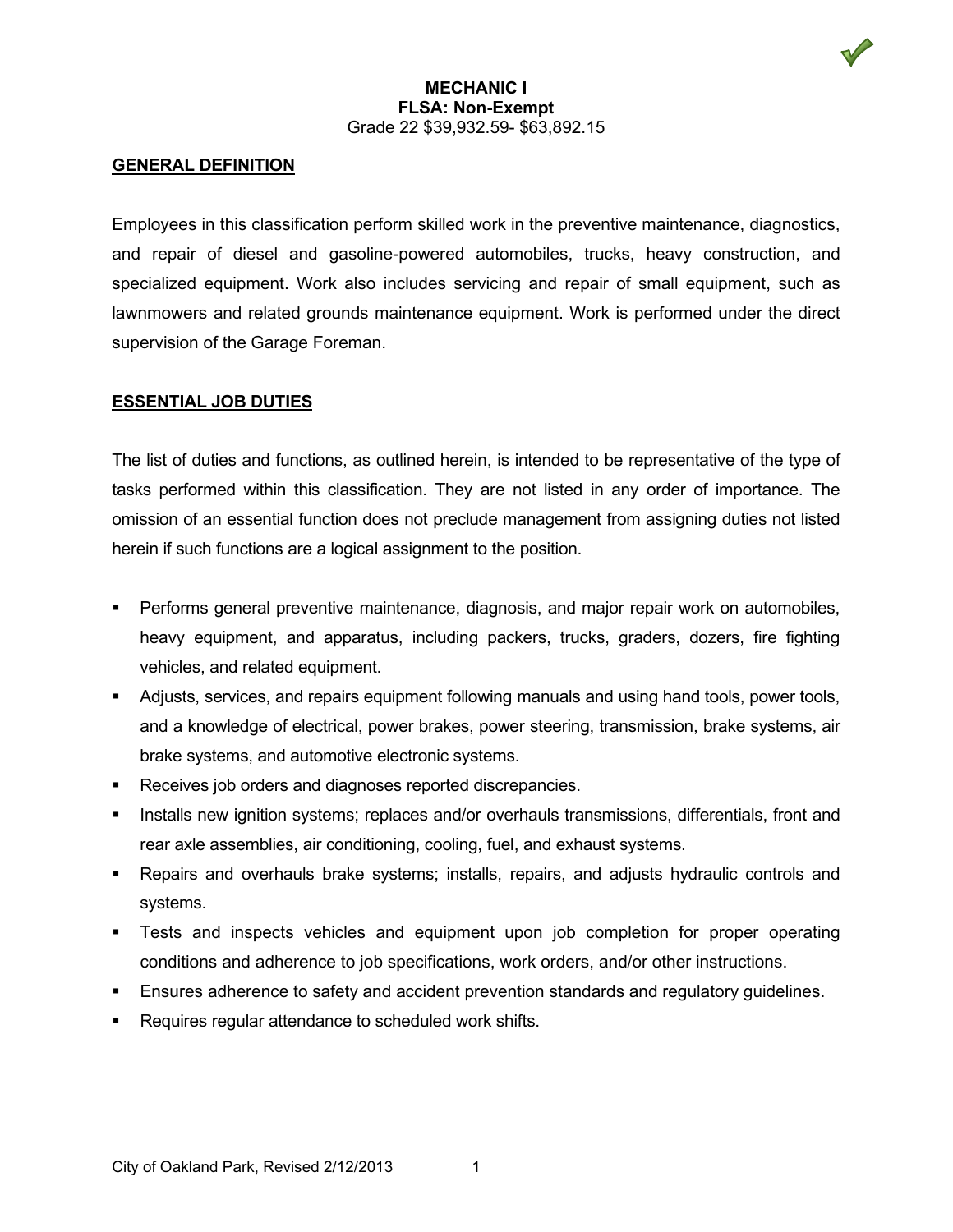### **MECHANIC I FLSA: Non-Exempt** Grade 22 \$39,932.59- \$63,892.15

## **KNOWLEDGE, SKILLS & ABILITIES**

- Knowledge and skill in principles and methods of preventive maintenance, operational standards, and repair techniques for automotive, vehicular, and specialized equipment utilized in municipal operations.
- Knowledge of OSHA standards and regulatory requirements of the work.
- Skill in diagnostics utilizing state of the art testing and diagnostic systems.
- Ability to understand and follow verbal and written instruction.
- Ability to prepare written records of work performed.
- Communicates with co-workers, management, citizens, and others in a courteous and professional manner.
- Ability to read, interpret, and apply instructions and problem-solving techniques contained in technical specifications applicable to the assigned projects/tasks.
- Ability to provide guidance and instruction to lesser skilled staff on automobile and equipment maintenance and repair.
- Conforms with and abides by all departmental and City regulations, policies, work procedures, and instructions.

### **MINIMUM ACCEPTABLE EDUCATION, TRAINING & EXPERIENCE**

High school diploma or GED equivalent; supplemented by one (1) to two (2) years progressively knowledgeable and skilled experience in automotive and equipment maintenance and repair of municipal construction and service equipment; or similar experience. Must hold a State of Florida temporary Class B driving permit. Must obtain valid State of Florida Class B driver's license, with air brakes endorsement within 180 days from the issuance of temporary driving permit. Position may be required to be on call, including nights, holidays, and weekends.

### **PREFERRED**

One (1) Automotive Service Excellence (ASE) certification in approved service category (e.g., brakes, suspension and steering, heating and air conditioning, electronic systems, etc.).

### **PHYSICAL REQUIREMENTS**